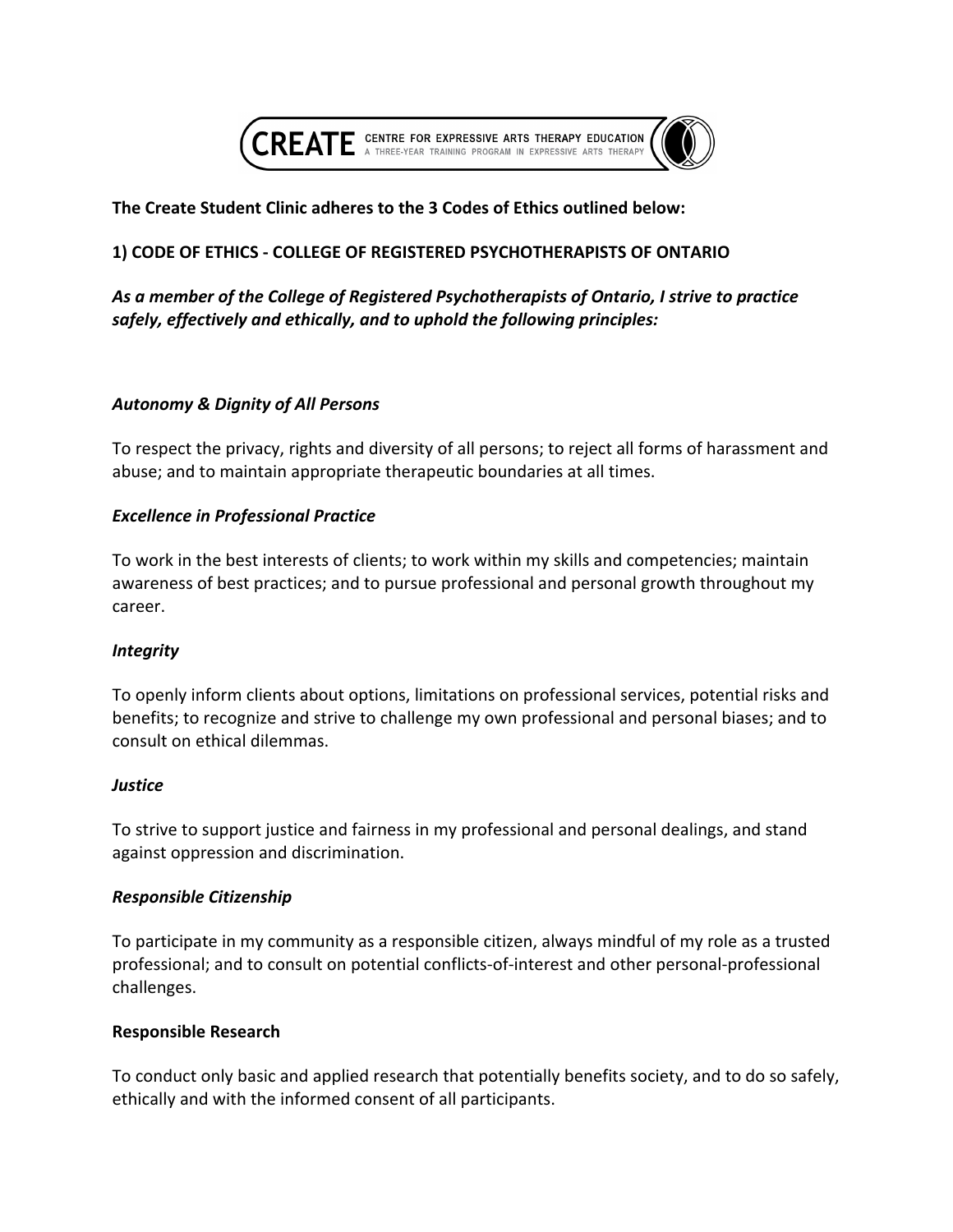# **Support for Colleagues**

To respect colleagues, co-workers, students, and members of other disciplines; to supervise responsibly; to work collaboratively; and to inspire others to excellence.

# **2) Code of Ethics - Ontario Expressive Arts Therapy Association**

### **Care and Respect for the Rights and Dignity of Persons**

In view of the growing complexity and intersectionality of modern lives, the Expressive Arts Therapist (EXAT) is against all forms of discrimination, bias or prejudice and believes in the practice of equity. This includes discrimination based on race, class, size, gender, sex, sexual orientation, age, ability, religion and legal status. The EXAT proactively considers the needs of those we serve by supporting clients and their best interests, by honouring our commitments to them, and by refraining from any actions which risk harm. We recognize our individual and collective responsibilities to society, to the Expressive Arts Therapy field and, especially, to those we serve.

### **Continuing Education**

The EXAT is committed to providing service of the highest quality. To this end the EXAT continues to engage in satisfying the professional requirements of competency through ongoing therapy, supervision, contribution to the field, studio and clinical practice. We continually inform ourselves and expand our skills in therapy, the arts, and community service. We practice in accordance with the best practices of our profession, and continually expand our professional competence through professional development.

### **Autonomy**

The EXAT provides the client or legal decision-maker, accurate and thorough information upon which they can make informed decisions according to their own needs, beliefs and values with regard to our services, processes, and interventions. Inherent benefits and risks are communicated clearly, as well as options and alternatives. We respect client choices and decisions.

### **Confidentiality**

The EXAT believes that clients have the right to confidentiality. The Expressive Arts Therapist safeguards and maintains confidential personal, family and community information obtained in the context of the professional-client contract and relationship in compliance with the Ontario Privacy Act.

### **Integrity in Relationships**

We believe that therapeutic relationships and their benefits rely on trust and empathy. Trust is dependent on the demonstrated integrity of the Expressive Arts Therapist. The EXAT is selfaware and truthful. The EXAT maintains an implicit and explicit commitment to the client and client groups, to themself, to each other, to our profession, to other professionals and to the larger world. We exercise healthy boundaries and evaluate all contact and relationships with clients for their risk or benefit to client health and well-being according to the highest standards of ethical behaviour as outlined in the code of ethics and standards of practice.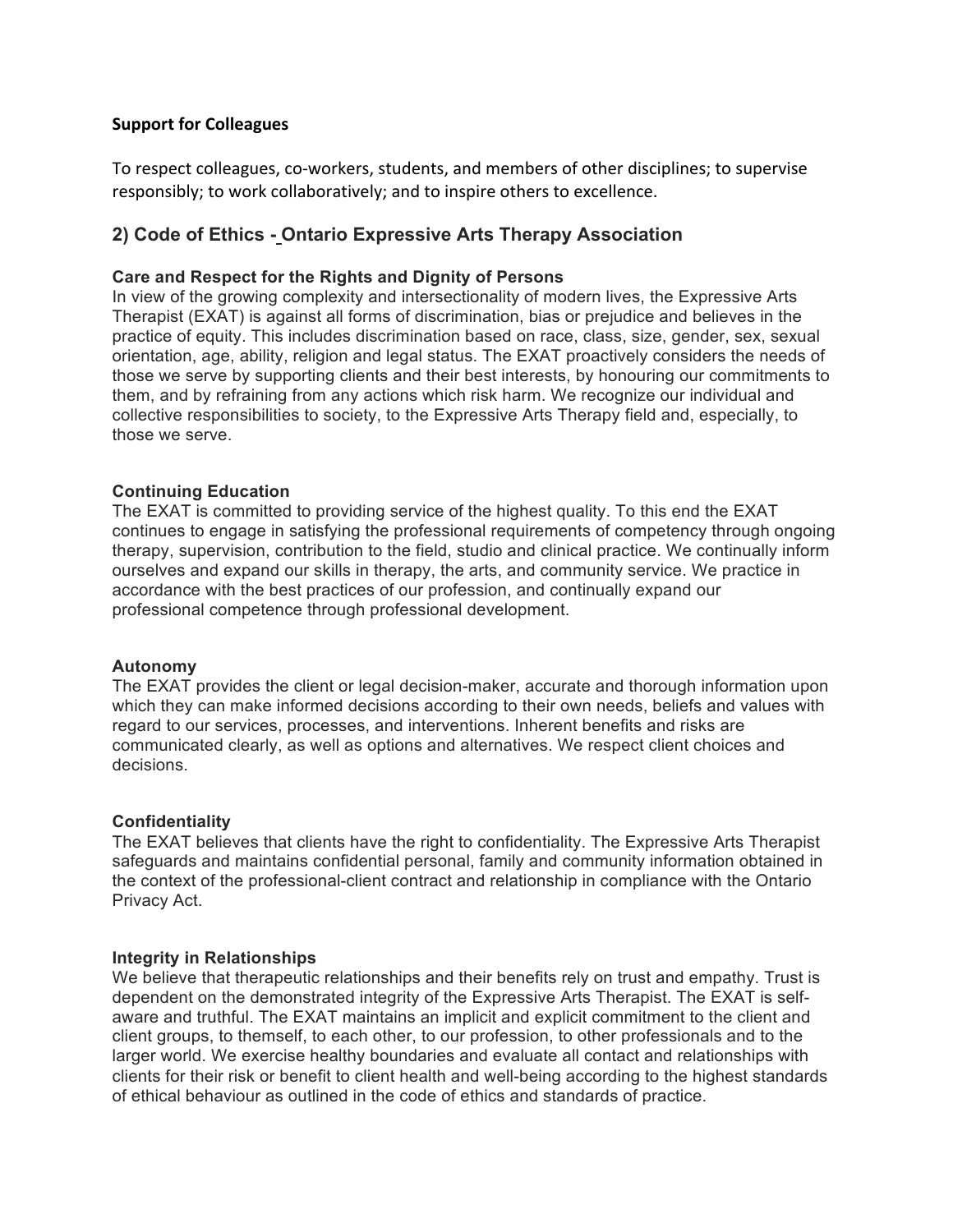### **Aesthetic Responsibility**

Aesthetic responsibility is the ability to use self-awareness of bodily sensory experience and imagination as vehicles for creativity, inter-modal artistic expression and phenomenological exploration of the insights offered by images and the shaping thereof. The EXAT believes that attunement to sensory experience and the imagination are ways to access creative capacity and a way to understand relationships with the worlds we inhabit. The EXAT does not reduce artistic expressions to expressions of self that can be analyzed for psychological content. Rather, the EXAT views artistic expressions as expressing worlds and relationships. We explore these worlds and relationships through a specialization termed "aesthetic responsibility".

### **Accountability**

The Expressive Arts Therapist recognizes that as a member of a self-regulated profession, we have a responsibility to hold our selves, and each other, accountable for our actions, accountable to the people we serve and to the larger community. The EXAT exercises her, or his, best professional judgment as guided by the values and responsibilities outlined in the OEATA Code of Ethics and Standards of Practice, as well as being bound by law and the regulations of the Ontario College of Psychotherapists. The Expressive Arts Therapist makes every reasonable effort to resolve ethical dilemmas through self-reflection and consultation. Where there is breach of ethics, the EXAT makes every effort to repair loss of trust and accept responsibility for errors in judgment.

### **Social Justice**

The EXAT believes that as health care professionals, (and educators, researchers etc.), we have an extended responsibility to advocate for the individual and collective rights and social determinants of health of our clients and communities. The EXAT believes in the basic human capacity to shape and create our worlds according to our individual and collective needs, which necessitates that we empower clients to identify and access their resources with regard to selfadvocacy.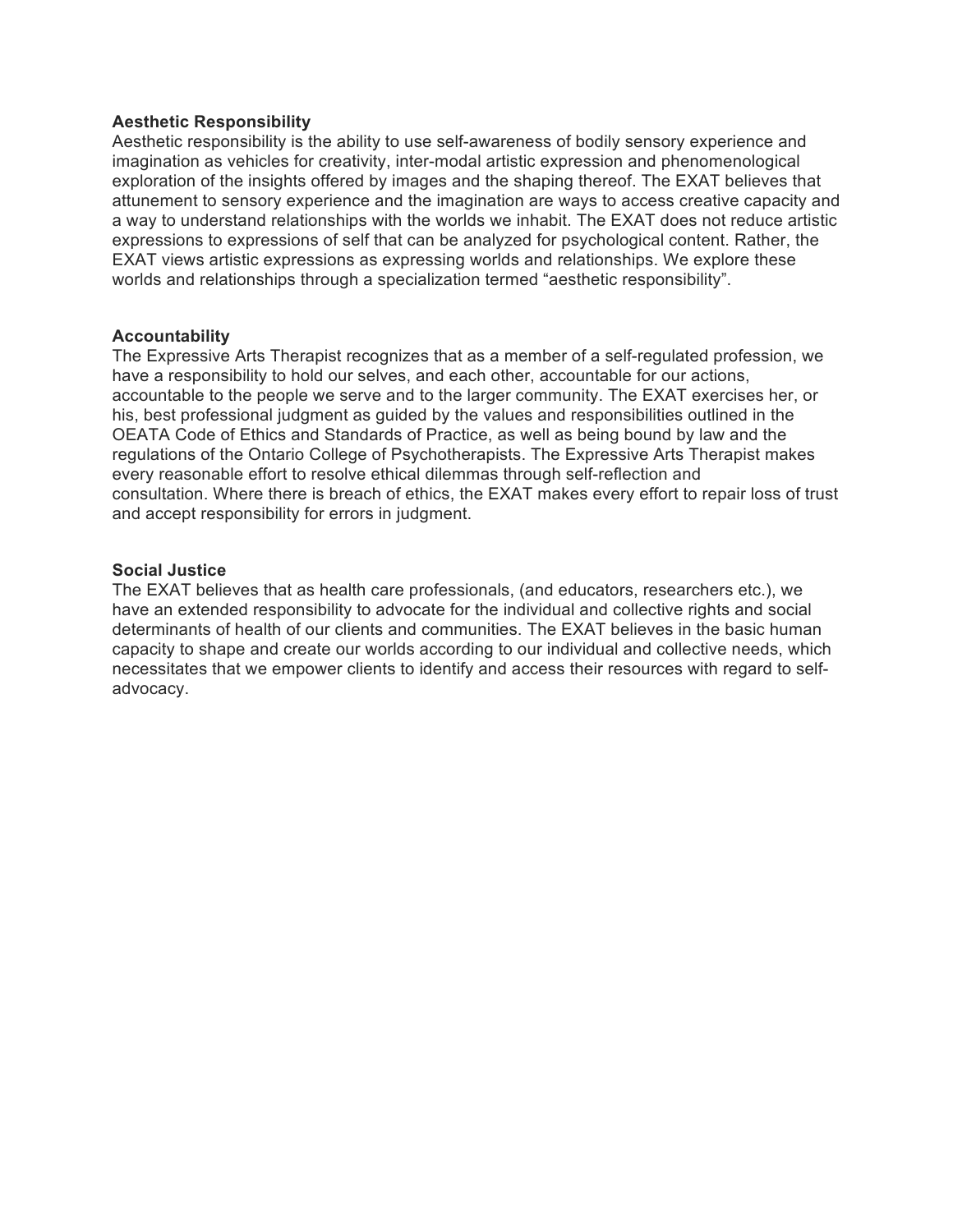# **The Create Institute – Faculty Ethical Code of Conduct**

#### **Overview**

This policy outlines the expectation for high levels of both academic and professional integrity and behavior of core faculty, co-directors and adjunct faculty members of The CREATE Institute (CREATE). Community is at the forefront of The CREATE Institute's values, expressing the connections we have with each other, the support we give each other, and the respect we show each other. The CREATE Institute promotes a learning environment that reflects the honesty, trust, and fairness we expect in the actions of all members of our community.

In view of the growing complexity and intersectionality of modern lives, The CREATE Institute training program is against all forms of oppression, bias or prejudice and believes in the practice of equity in relation to cultural background, class, size, gender, sexual orientation, age, ability, religion and legal status. Faculty proactively consider the needs of those they serve (teaching, mentoring, advising) by supporting students and their best interests, by honouring their commitments to them, and by refraining from any actions which risk harm.

The Faculty Code of Ethical Conduct establishes CREATE standards of faculty behaviour. In addition to the Faculty Code of Ethical Conduct there are responsibilities under:

- The laws of Canada, Ontario, and Local Governments
- The Discrimination/Harassment Policy (do we have these?)
- The Information Technology Acceptable Use Policy (do we have these)
- **Other ISIS Canada Policies**
- PIPHA

#### 1. STANDARDS OF INTEGRITY

Faculty agree to maintain the highest standards of professional competence and integrity.

a) seek to remain current with new developments in the fields of expressive arts therapy and

psychotherapy in knowledge and

practice through continuing education.

b) take responsibility for personal well-being by seeking professional help in dealing with

emotional/mental/physical problems that are liable to impair functioning as an educator.

c) remain within recognized boundaries of competence as an educator

d) recognize that all forms of sexual abuse or sexual harassment with students are unethical, even when student invites or consents.

Sexual abuse includes all forms of sexual relations, touching of a sexual nature, or behavior or remarks of a sexual nature by the teacher towards the student.

e) model appropriate and responsible practice of expressive arts/ psychotherapy. This includes the safe and effective use of self as demonstrated by the teacher in relation to students.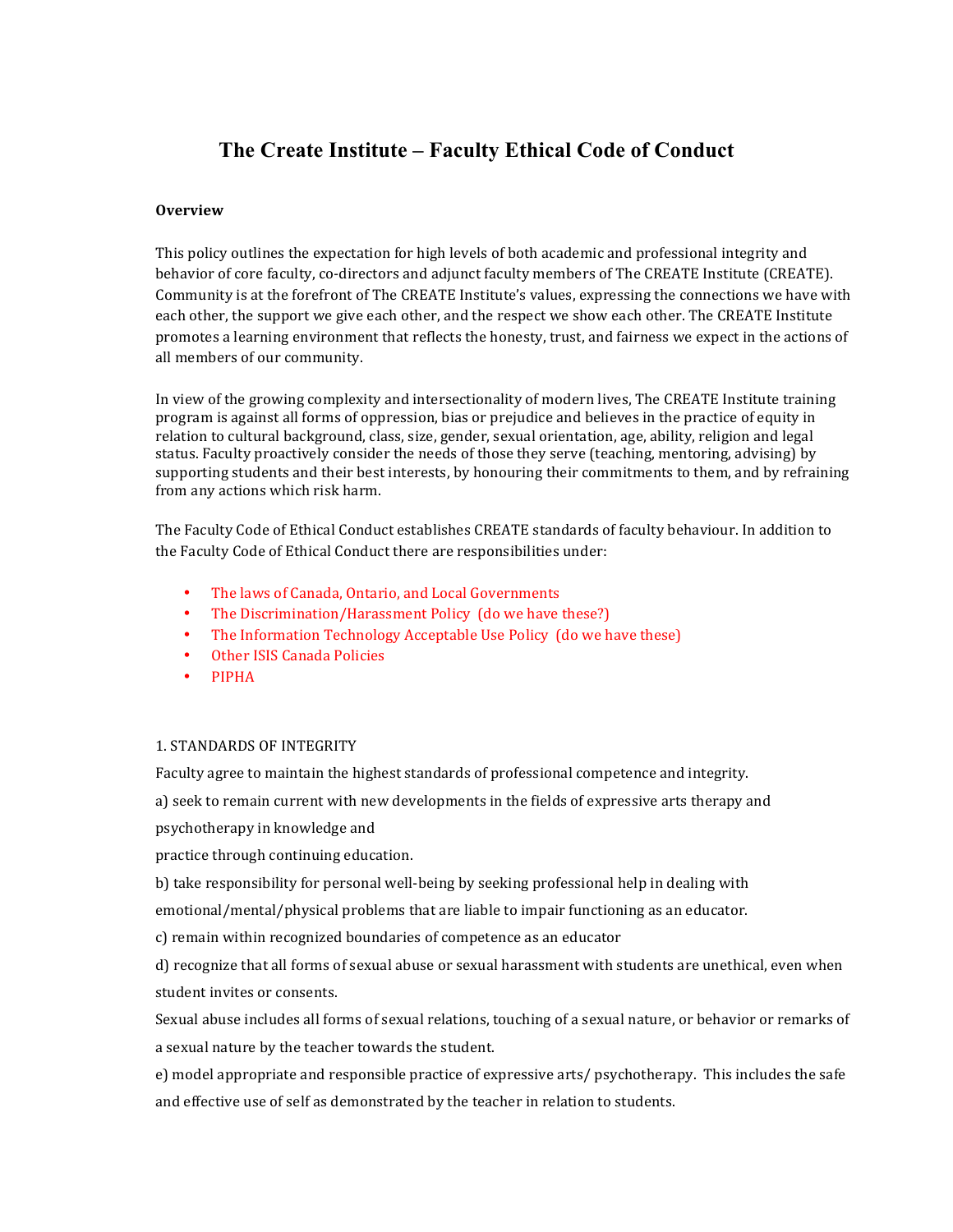f) Professional involvement and association with The CREATE Institute is subject to termination or other appropriate action by the Board of Directors when a faculty member  $(1)$ is expelled by other professional organizations,  $(2)$  is convicted in a court of law for a serious crime,  $(3)$ is deemed incompetent to teach in the training program because of impairment of function due to physical or mental causes or to inadequate training.

g) try to be aware of personal belief systems, values, needs, and limitations and the effect of these on their teaching.

### 2. CONFIDENTIALITY

When using client information for teaching purposes, the identity of clients is protected and disguised.

The faculty has the responsibility to discuss student concerns as part of the health and well-being of the training process. However, this information is held in confidence within the core faculty meetings which are held weekly during the course of the school year.

Faculty members agree to protect the confidentiality of all professionally acquired information. Faculty take care to store student files and information in a protected manner. The CREATE Institute follows the guidelines set out by the Ministry of Training Colleges and Universities for how student files are kept and maintained. CREATE allows students to examine the contents of their files upon request. Permission from the student is always sought to share information about students with other organizations and/or professionals. If any information is gathered for purposes of advertisement (website, etc.), we require a clearly written waiver from each student who is involved.

#### 3. APPROPRIATE STANDARDS OF PROFESSIONAL BEHAVIOUR AND ETHICAL PERFORMANCE

All CREATE faculty will uphold the relevant behavioural and ethical standards of the teaching profession and will refrain from taking any action that is inconsistent with the appropriate standards of professional behaviour and ethical performance. These appropriate standards include:

- 1. As a teaching professional in a position of trust, faculty must not use relationships with students for personal benefit, gain or gratification.
- 2. Respecting the students' rights and dignity, emotional wellness, physical safety and cognitive development at all times.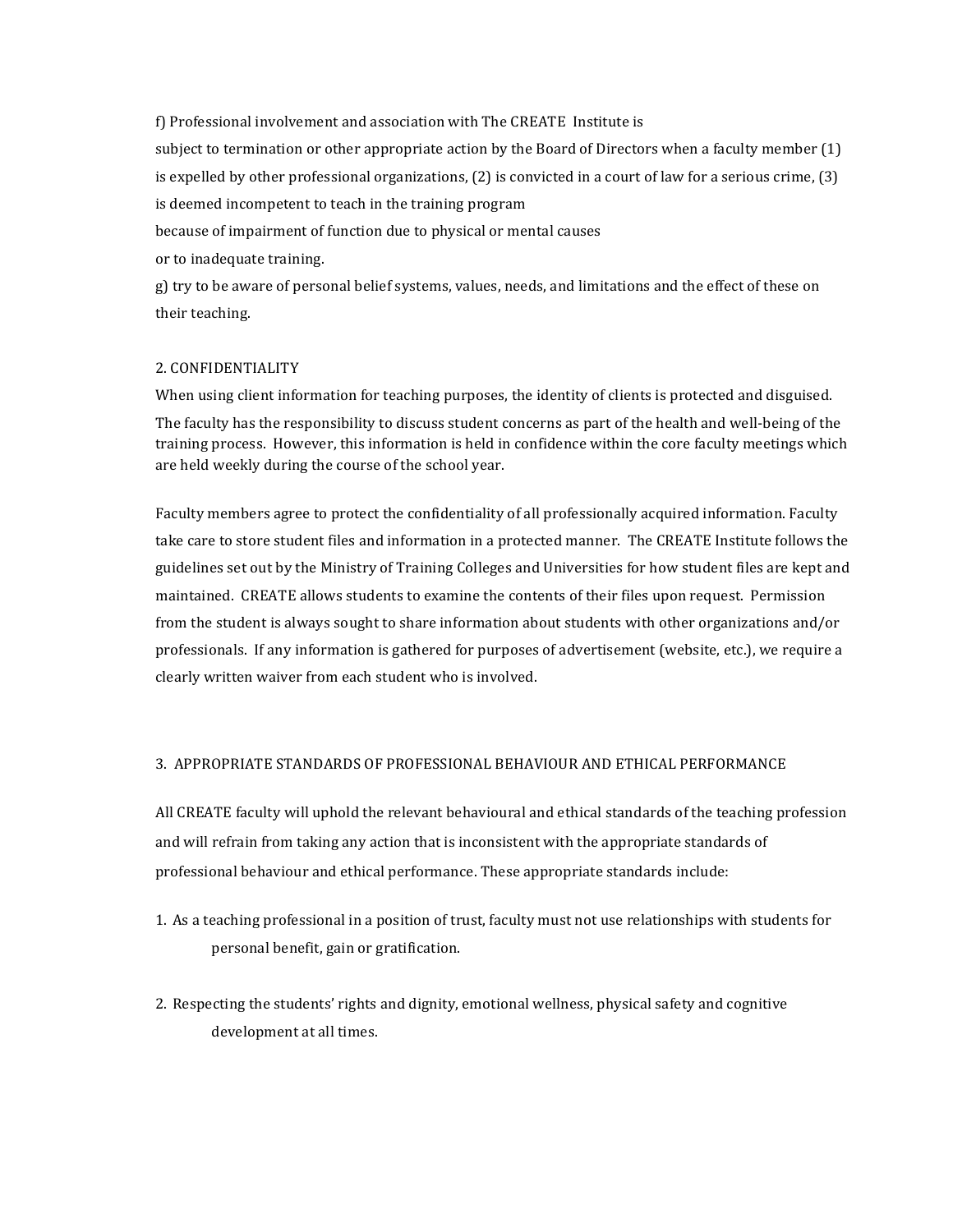- 3. Refraining from any act that might be construed as physical, emotional or sexual abuse of students.
- 4. Establishing, respecting and maintaining appropriate professional boundaries in relationships with students, peers, colleagues and other professionals.
- 5. Respecting and demonstrating willingness to work professionally with instructors, peers, colleagues and other professionals.
- 6. Upholding all aspects of the Human Rights Code.
- 7. Recognize and take responsibility for the power imbalance and transferences that exist in the student/teacher relationship
- 8. Avoid taking advantage of teaching relationships with students to enhance one's own personal interests
- 9. Be attentive when advising students to: always respect the right of students to make their own decisions, to help students understand the consequences of their decisions and to help them identify situations of undue influence and abuse of power.

#### 4. RESPONSIBILITY TO THE PROFESSION

#### Faculty of CREATE agree to:

- exercise aesthetic responsibility by caring for and protecting the images and art works that arise from classroom activities, maintaining their own artistic practices, valuing play and imagination as essential modes of instruction and learning activities
- respect the rights and responsibilities of professional colleagues and act to promote excellence in the professions of education, training, and expressive arts therapy/psychotherapy.
- abide by the customary rules when publishing in various forms: assigning credit for the contributions of others, citing persons who have contributed original ideas, making every effort to establish the accuracy of material, and abiding by relevant laws regarding research.
- If undertaking clinical research, ensure that it is sufficiently planned and supervised so that individuals are unlikely to suffer harm, following established guidelines for research with human subjects.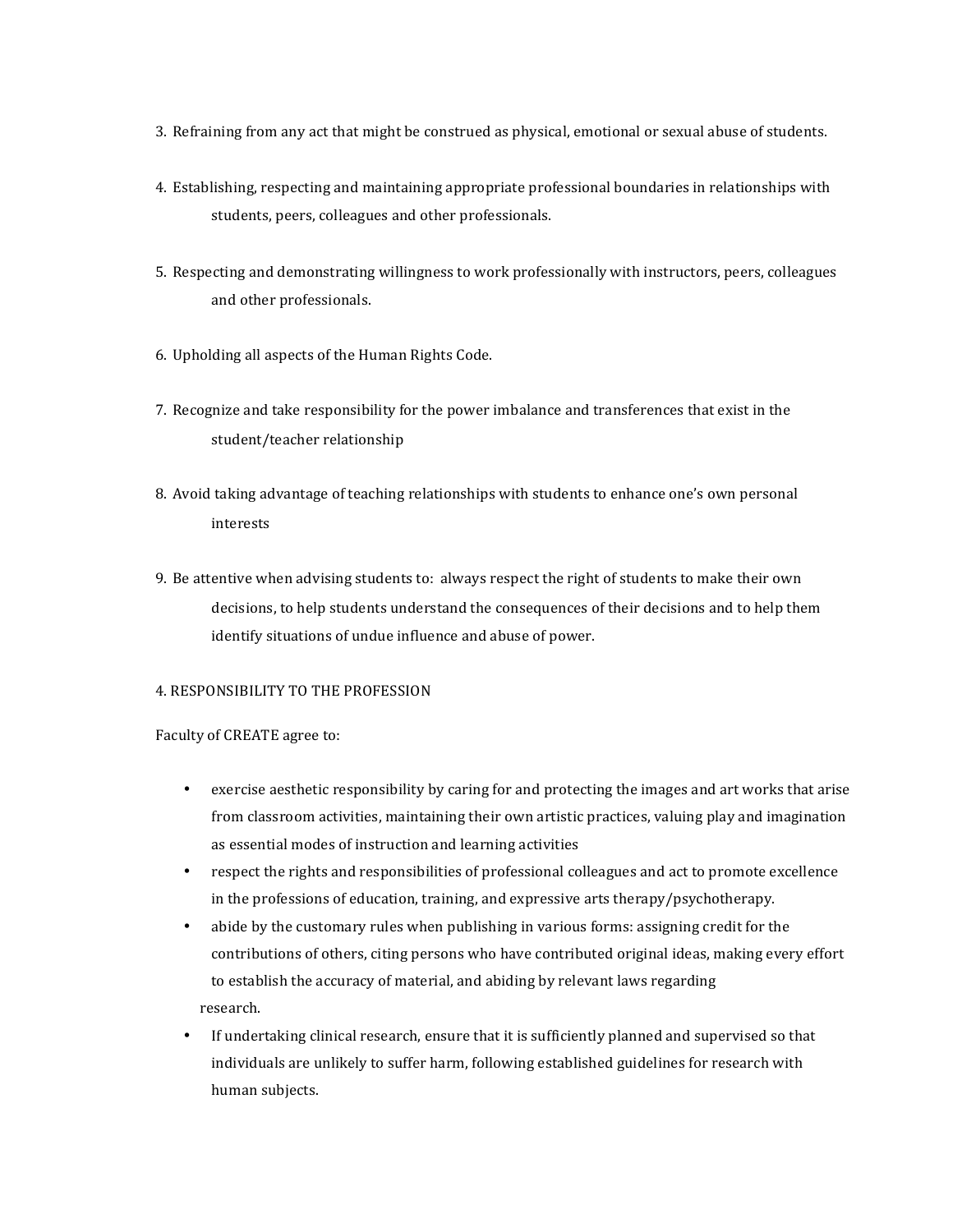- Seeking arbitration or mediation when conflicts with colleagues arise.
- Maintain professional licensure and registration by abiding by the requirements of the relevant associations and colleges.

### **The CREATE Institute Student Code of Conduct**

#### **Student Code of Conduct Overview**

This policy outlines the expectation for behaviour while a student attends The CREATE Institute (CREATE). Community is at the forefront of The CREATE Institute's values, expressing the connections we have with each other, the support we give each other, and the respect we show each other. The CREATE Institute promotes a learning environment that reflects the honesty, trust, and fairness we expect in the actions of all members of our community.

In view of the growing complexity and intersectionality of modern lives, The CREATE Institute training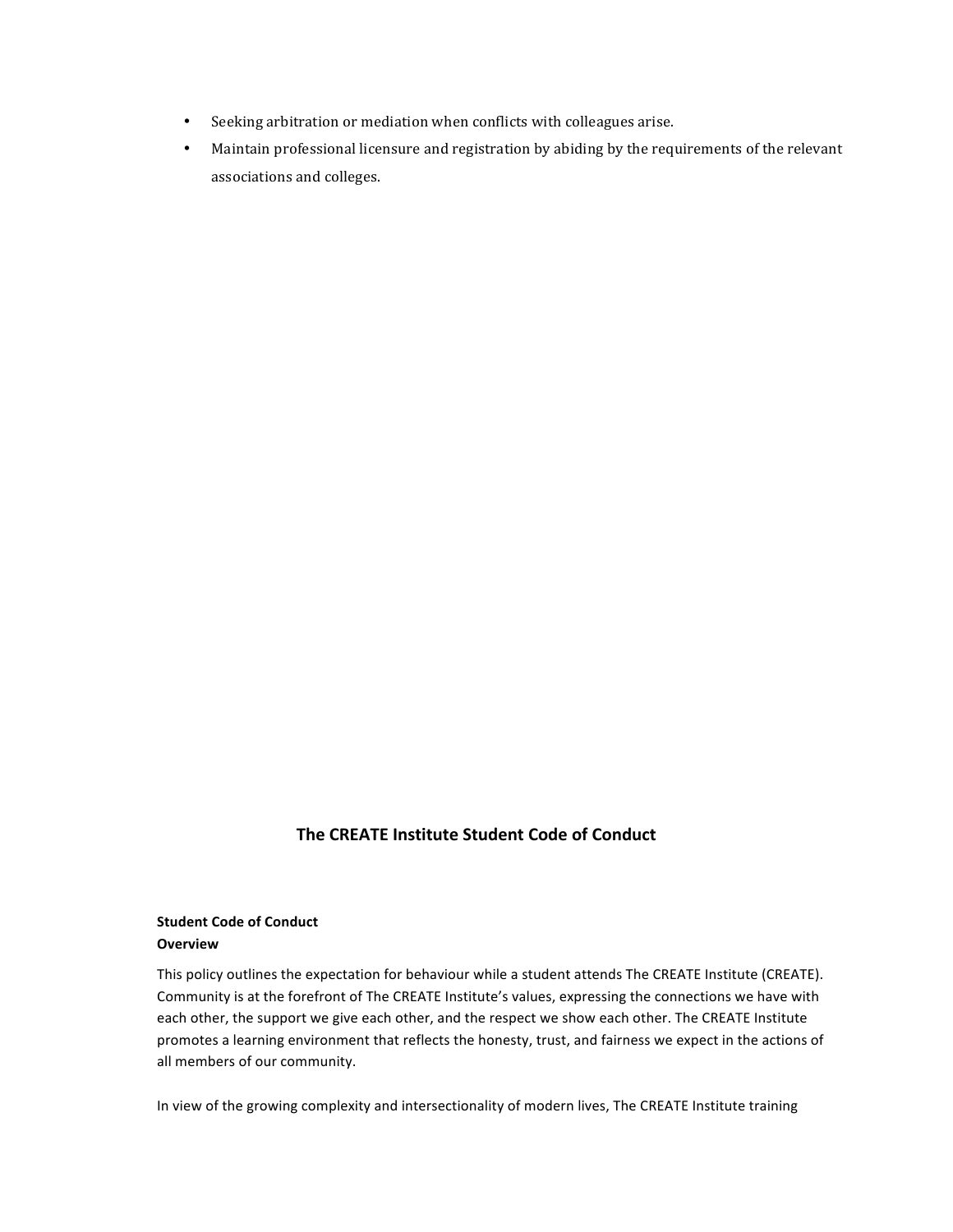program is against all forms of oppression, bias or prejudice and believes in the practice of equity in relation to cultural background, class, size, gender, sexual orientation, age, ability, religion and legal status. Students proactively consider the needs of those they serve by supporting clients and their best interests, by honouring their commitments to them, and by refraining from any actions which risk harm. Students recognize their individual and collective responsibilities to society, to the expressive arts therapy field and, especially, to those they serve.

The Student Code of Conduct establishes CREATE standards of student behaviour. In addition to the Student Code of Conduct there are responsibilities under:

- The laws of Canada, Ontario, and Local Governments
- **Other ISIS Canada Policies**
- PIPHA

CREATE will take disciplinary action in respect to student behaviour that is inconsistent with the maintenance of an appropriate learning environment.

#### **Scope**

- This policy applies to all part-time (prospective or confirmed) students.
- Conduct that takes place on CREATE property or during any practicum placement, that is part of the program or course.
- Conduct that takes place when students are representing CREATE in activities, such as conferences or meetings
- This policy does not supersede or negate any rights or responsibilities provided by law.
- This policy presupposes that all its students are adult learners who have accepted the principle that they share responsibility with CREATE for creating and maintaining a respectful and productive learning environment.
- Students demonstrate academic integrity by not engaging in the following academic misconduct: cheating, plagiarism, falsifying or fabricating data, falsifying documentation or other writing work, circumventing the learning process, copying, and aiding others in committing academic misconduct.

#### **1.0 Policy**

The Code balances students' rights with responsibilities. Students are accountable for complying with the Code and all other CREATE policies outlined. This Code is designed to provide an explicit definition of the minimal standards of personal conduct that CREATE expects of all students. As a member of this community, students are expected to make responsible decisions about their behaviour, including how to resolve differences with members of the community.

Law mandates that CREATE, and by the community it serves, provides an educational environment that ensures academic relevance, demonstrates professionalism, values diversity, and respects the processes and traditions of learning.

Students have the right to express themselves freely (unless this interferes with the rights of others) and to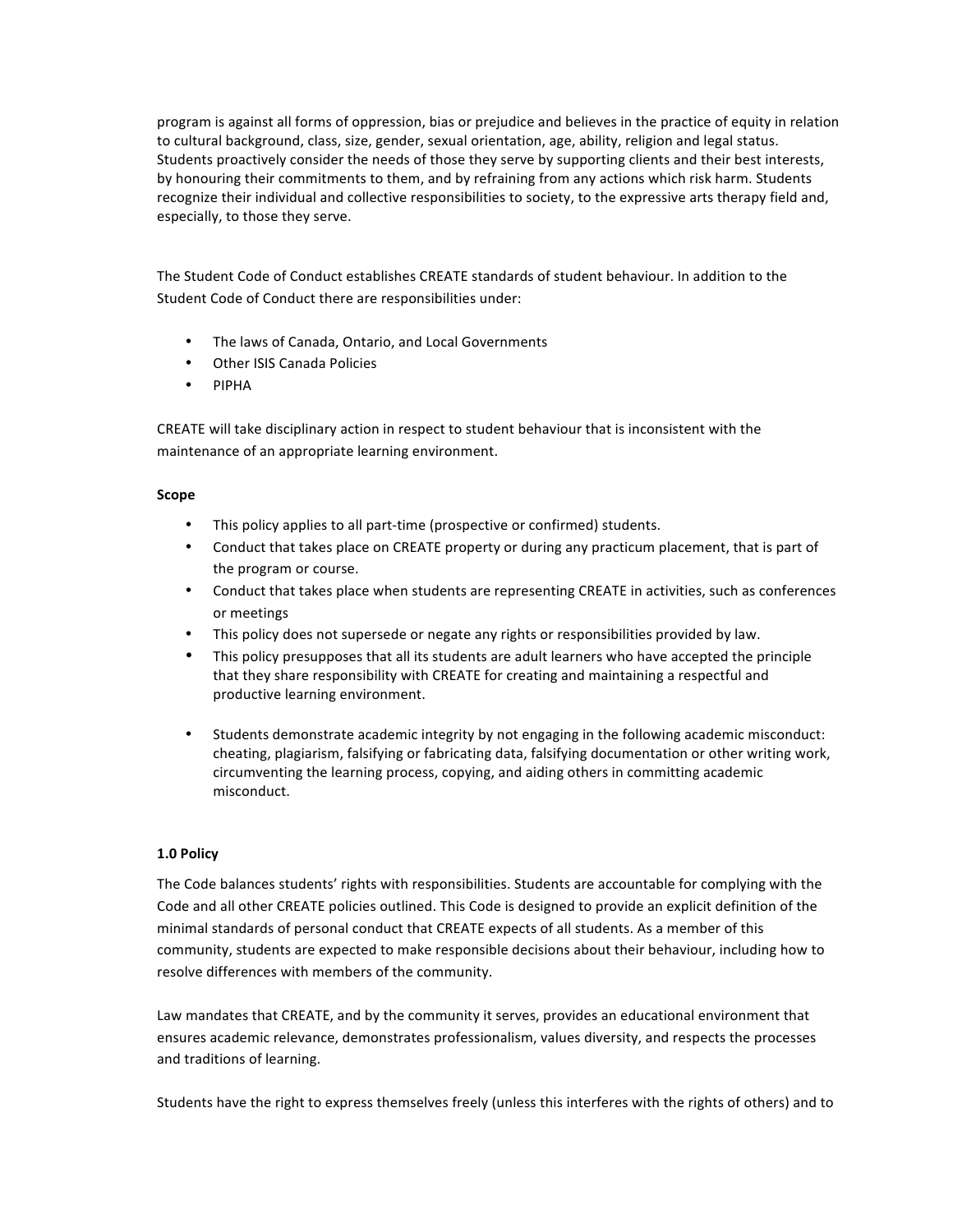study and work in an environment free from discrimination and harassment.

#### **Confidentiality**

Within the training cohort, students have a right to expect that personal material both verbal and artistic will be held in confidence unless a student gives clear consent that this material can be shared outside of the training group. In the context of practicum supervision classes, students are expected to maintain client confidentiality in compliance with the Ontario Privacy Act (https://www.ipc.on.ca/english/PHIPA/Stop-Think-Protect-/)

#### **Aesthetic Responsibility**

Play and imagination are central to work of students in training. Students have the responsibility to bring the arts to the work that they do with others in the community, to maintain their own artistic practice, to engage in the arts in the classroom, and to fulfill the requirements of the program in this area. Students are taught to be in relationship with images rather than to reduce artistic expressions to autobiographical material that can be analyzed for psychological meaning.

#### **Harassment & Discrimination**

CREATE respects the dignity and worth of every member of its community and provides for equal rights and opportunities, free from discrimination and harassment. Each member of THE CREATE community shares the responsibility for creating and maintaining a working/learning environment free from discrimination and harassment.

Harassment is an act committed by a person that makes another feel uncomfortable, offended, intimidated or oppressed. Harassment comes in many forms.

- It can be done orally through degrading words, spoken put downs, jokes or other unwanted comments.
- It can be through actions like physical contact of any kind, put down gestures or other unwanted acts.

Any form of harassment, whether verbal or written, in person or via e-mail, electronic messaging system or other electronic/internet based process, or telephone, is unacceptable. Any deviation from this goal is unacceptable and will not be tolerated.

The protection detailed in the most recent Human Rights Code (http://www.ohrc.on.ca/en/ontario-humanrights-code) will be extended to all members of the CREATE community.

In addition, CREATE values and fosters practices which promote the equitable treatment of all members of the CREATE community.

#### **2.0 Prohibited Conduct**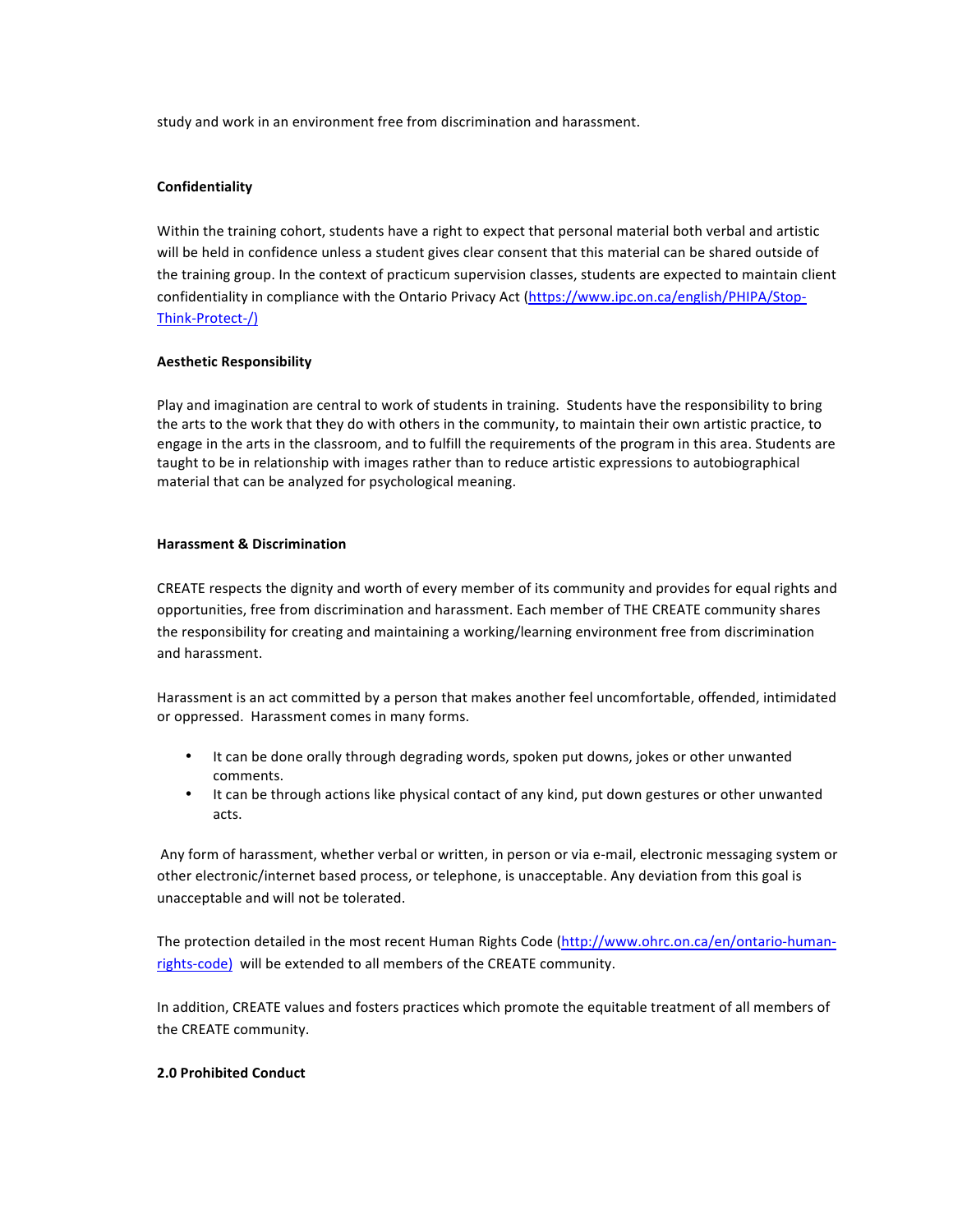While the Code is based on common sense and mutual respect, there are specific prohibited behaviours that are outlined below. As well, any conduct that violates the laws and regulations of Ontario will be considered a violation of this Code. These include acts such as theft, violence, weapon offences, drug offences, trespassing and fraud. It also includes contraventions of the Ontario Human Rights Code. Any unacceptable behaviour that is contrary to the spirit of this Code may also be considered a violation.

Included in this category is also academic misconduct as outlined above.

#### **2.1 Disruption**

As a member of the CREATE Community, students will not by action, threat, written material, or by any means whatsoever, disrupt or obstruct CREATE or affiliated activities, including a CREATE sponsored program, event or activity, or other authorized activities on premises of CREATE or its affiliated practicum sites, or the right of another person to carry on his/her legitimate activities, or to speak or to associate with others. 

#### **2.2 Disorderly Conduct**

As a member of CREATE students will not engage in disorderly, lewd, or indecent conduct, nor engage in disturbing the peace as defined by law, on CREATE-owned or controlled property or at a CREATE-sponsored event (including practicum) or supervised functions.

#### **2.3 Abusive Communication**

Students shall not in any way abuse other students, CREATE employees or guests of CREATE. Abusive communication means any unwelcome words or images received or distributed in person or by telephone, letter, electronic mail or any communication medium including social media that intimidate, disparage or cause humiliation, offence or embarrassment to a person. Students are expected to be respectful of and sensitive to the impact of their words on others.

#### **2.3 Weapons or Dangerous Substances**

While on CREATE property or any property associated with CREATE, students shall not carry or have in their possession anything which is designed to be used as a weapon or anything that is intended to be used as a weapon.

Students shall not have explosives, fireworks, or unauthorized dangerous substances on CREATE property.

#### **3.0 Procedure for Resolving Disputes**

#### **3.1**

Any suspected violation of this Code may be referred to outside authorities as considered necessary by CREATE.